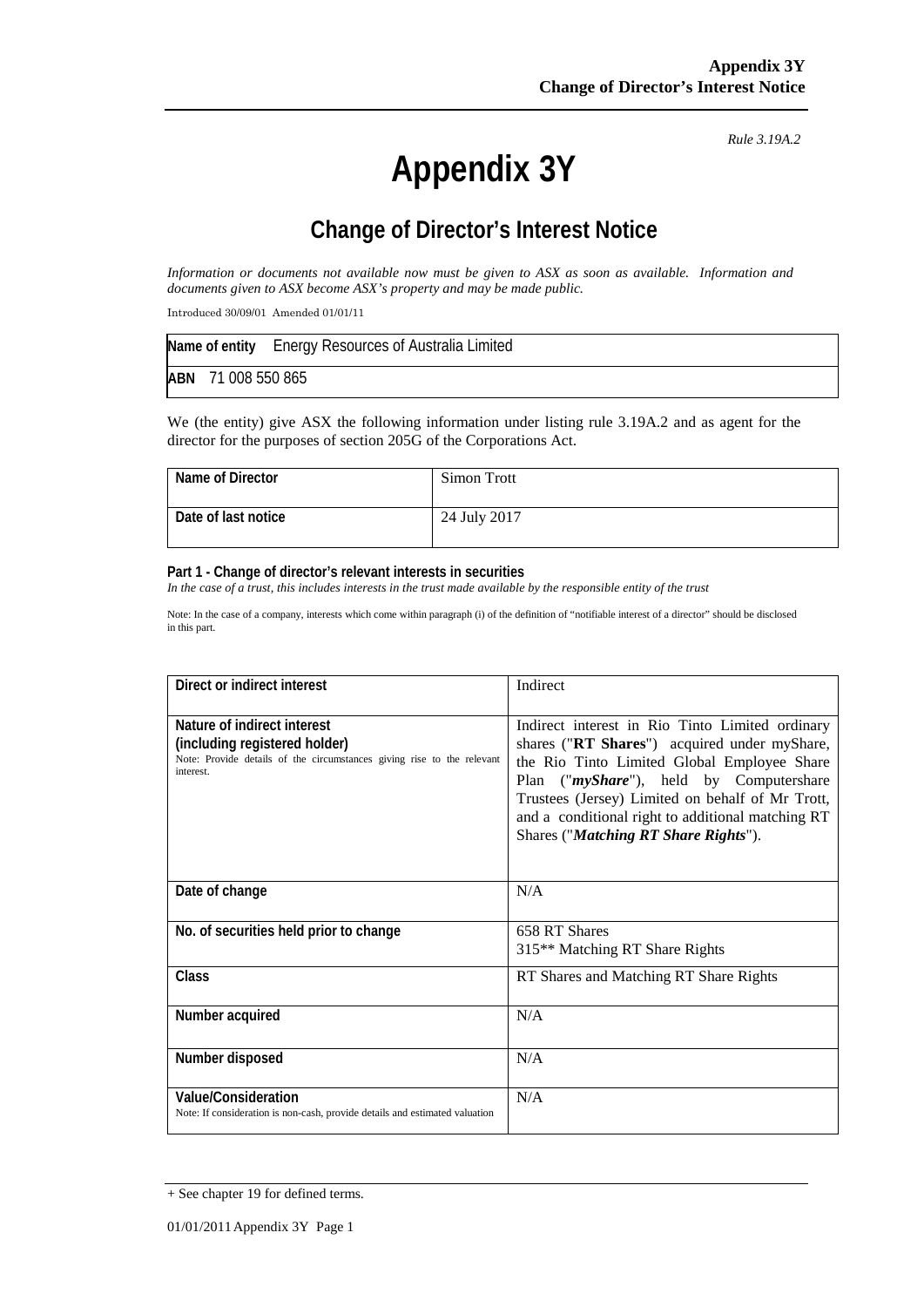| No. of securities held after change                                                                                                                                     | 658 RT Shares<br>315 <sup>**</sup> Matching RT Share Rights |
|-------------------------------------------------------------------------------------------------------------------------------------------------------------------------|-------------------------------------------------------------|
| Nature of change<br>Example: on-market trade, off-market trade, exercise of options, issue of<br>securities under dividend reinvestment plan, participation in buy-back | N/A                                                         |

 $\frac{1}{100}$  \*\* In accordance with the rules of myShare, upon vesting of the Matching RT Share Rights, Mr Trott may receive additional RT Shares in lieu of dividends that would have been paid to him in the period from grant on the base number of shares being the subject of the Matching RT Share Rights.

| Direct or indirect interest                                                                                                                                             | Direct                                                                                                                                                                                                                                                                                                                                                                                                                                                             |
|-------------------------------------------------------------------------------------------------------------------------------------------------------------------------|--------------------------------------------------------------------------------------------------------------------------------------------------------------------------------------------------------------------------------------------------------------------------------------------------------------------------------------------------------------------------------------------------------------------------------------------------------------------|
| Nature of indirect interest<br>(including registered holder)<br>Note: Provide details of the circumstances giving rise to the relevant<br>interest.                     | N/A                                                                                                                                                                                                                                                                                                                                                                                                                                                                |
| Date of change                                                                                                                                                          | N/A                                                                                                                                                                                                                                                                                                                                                                                                                                                                |
| No. of securities held prior to change                                                                                                                                  | 44,518 rights ("Rights") to be granted Rio Tinto<br>Limited ordinary shares ("RT Shares"), being:<br>32,682 Rights under the Rio Tinto Limited<br>Performance Share Plan as amended from<br>time to time (" $PSP$ ");* and<br>7,102 Rights under the Rio Tinto Limited<br>Management Share Plan as amended from<br>time to time (" $MSP$ ");* and<br>4,734 Rights under the Rio Tinto Limited<br>Bonus Deferral Plan as amended from time<br>to time (" $BDP$ ").* |
| <b>Class</b>                                                                                                                                                            | Rights under the terms of the BDP, the PSP and<br>the MSP                                                                                                                                                                                                                                                                                                                                                                                                          |
| Number acquired                                                                                                                                                         | N/A                                                                                                                                                                                                                                                                                                                                                                                                                                                                |
| Number disposed                                                                                                                                                         | N/A                                                                                                                                                                                                                                                                                                                                                                                                                                                                |
| Value/Consideration<br>Note: If consideration is non-cash, provide details and estimated valuation                                                                      | N/A                                                                                                                                                                                                                                                                                                                                                                                                                                                                |
| No. of securities held after change                                                                                                                                     | 44, 518 Rights:                                                                                                                                                                                                                                                                                                                                                                                                                                                    |
|                                                                                                                                                                         | 32,682 Rights under the PSP; and                                                                                                                                                                                                                                                                                                                                                                                                                                   |
|                                                                                                                                                                         | 7,102 Rights under the MSP; and                                                                                                                                                                                                                                                                                                                                                                                                                                    |
|                                                                                                                                                                         | 4,734 Rights under the BDP.                                                                                                                                                                                                                                                                                                                                                                                                                                        |
| Nature of change<br>Example: on-market trade, off-market trade, exercise of options, issue of<br>securities under dividend reinvestment plan, participation in buy-back | N/A                                                                                                                                                                                                                                                                                                                                                                                                                                                                |

<sup>1</sup>/<sub>\*In accordance with the rules of the BDP, MSP, and the rules of the PSP in respect of awards granted from</sub> 2013, upon vesting Mr Trott may receive additional RT Shares in lieu of dividends that would have been paid to her in the period from grant on the base number of RT Shares, the subject of the Rights that vest.

<sup>+</sup> See chapter 19 for defined terms.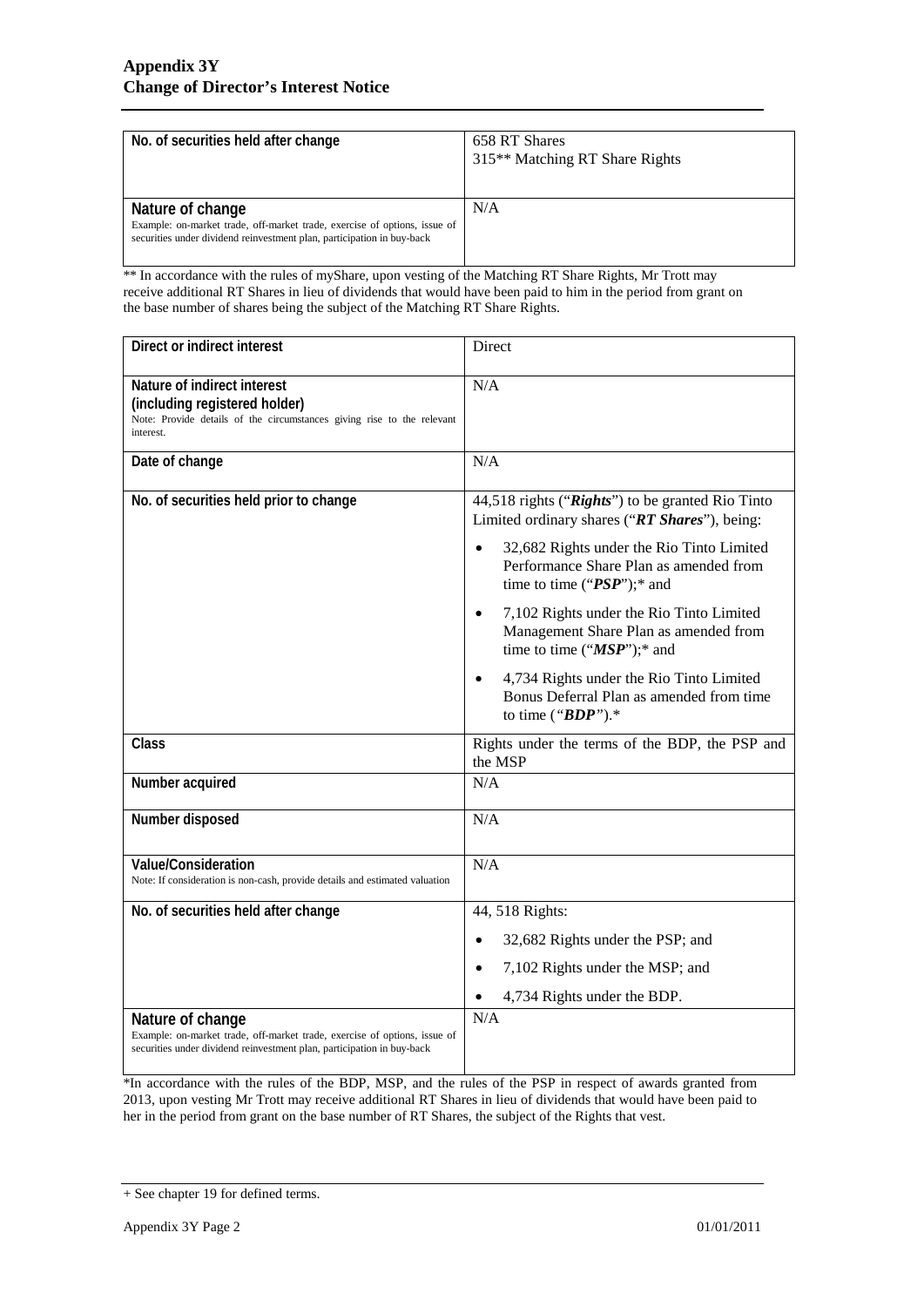| Direct or indirect interest                                                                                                                                             | Indirect                                                                                                                          |
|-------------------------------------------------------------------------------------------------------------------------------------------------------------------------|-----------------------------------------------------------------------------------------------------------------------------------|
| Nature of indirect interest<br>(including registered holder)<br>Note: Provide details of the circumstances giving rise to the relevant<br>interest.                     | RT Shares held by Computershare Company<br>Nominees Limited (as nominee for the Vested<br>Share Account on behalf of Simon Trott) |
| Date of change                                                                                                                                                          | 6 September 2017                                                                                                                  |
| No. of securities held prior to change                                                                                                                                  | 3,225 RT Shares                                                                                                                   |
| <b>Class</b>                                                                                                                                                            | <b>RT</b> Shares                                                                                                                  |
| Number acquired                                                                                                                                                         | N/A                                                                                                                               |
| Number disposed                                                                                                                                                         | 3,225                                                                                                                             |
| Value/Consideration<br>Note: If consideration is non-cash, provide details and estimated valuation                                                                      | \$68.13 per share                                                                                                                 |
| No. of securities held after change                                                                                                                                     | N <sub>i</sub>                                                                                                                    |
| Nature of change<br>Example: on-market trade, off-market trade, exercise of options, issue of<br>securities under dividend reinvestment plan, participation in buy-back | On-market trade                                                                                                                   |

| Direct or indirect interest                                                                                                                         | Direct                                |  |
|-----------------------------------------------------------------------------------------------------------------------------------------------------|---------------------------------------|--|
| Nature of indirect interest<br>(including registered holder)<br>Note: Provide details of the circumstances giving rise to the relevant<br>interest. | N/A                                   |  |
| Date of change                                                                                                                                      | N/A                                   |  |
| No. of securities held prior to change                                                                                                              | 4,201 RT Shares                       |  |
| Class                                                                                                                                               | <b>RT</b> Shares                      |  |
| Number acquired                                                                                                                                     | N/A                                   |  |
| Number disposed                                                                                                                                     | 1,222<br>А.<br>2,979<br>В.            |  |
| Value/Consideration                                                                                                                                 | \$67.95 per share<br>А.               |  |
| Note: If consideration is non-cash, provide details and estimated valuation                                                                         | No consideration<br>$\mathbf{B}$ .    |  |
| No. of securities held after change                                                                                                                 | N <sub>i</sub>                        |  |
| Nature of change                                                                                                                                    | On-market trade<br>A.                 |  |
| Example: on-market trade, off-market trade, exercise of options, issue of<br>securities under dividend reinvestment plan, participation in buy-back | $\mathbf{B}$ .<br>Off-market transfer |  |

| Direct or indirect interest | $\sim$ $\sim$<br>Indirect |
|-----------------------------|---------------------------|
|                             |                           |

<sup>+</sup> See chapter 19 for defined terms.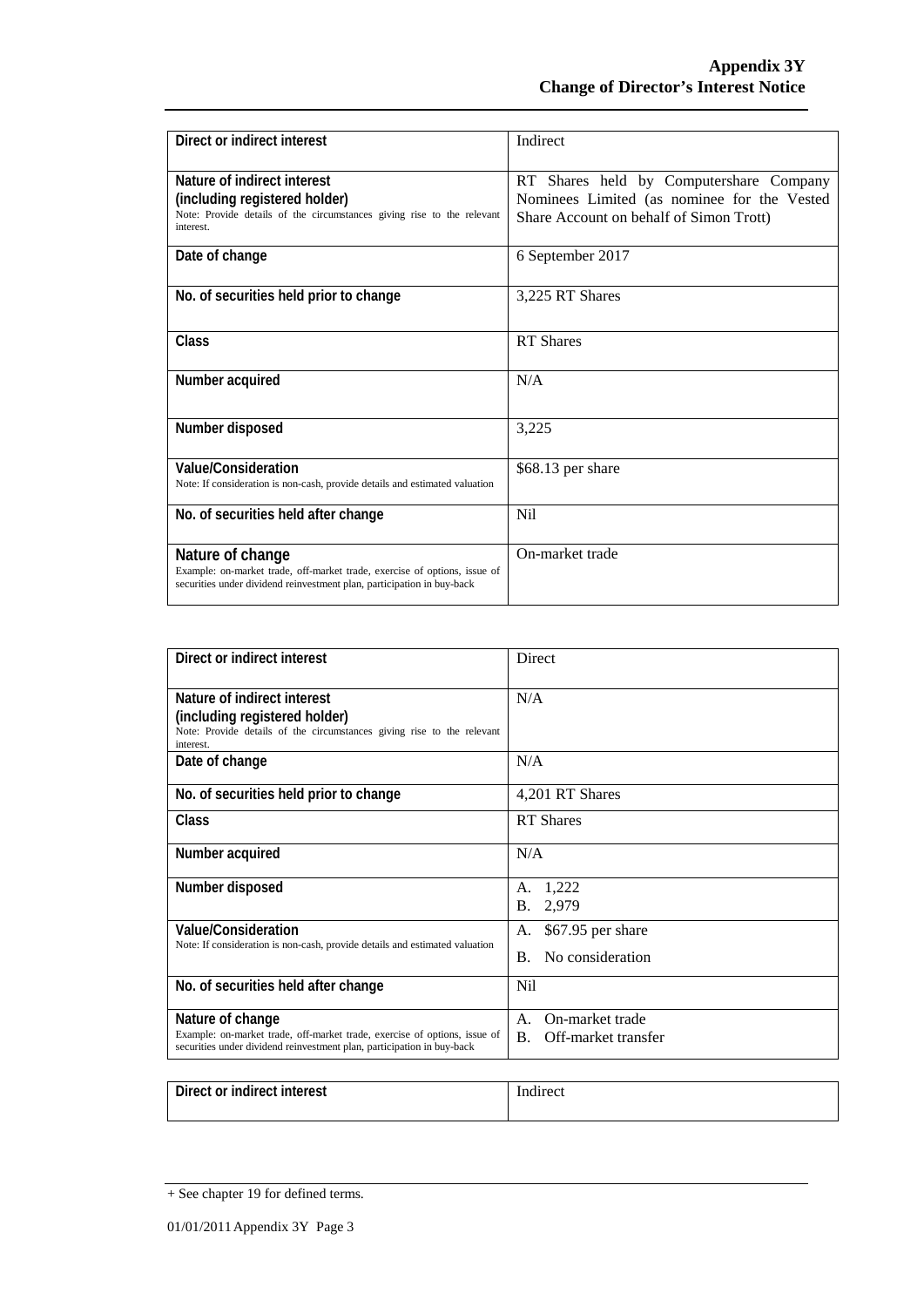| Nature of indirect interest<br>(including registered holder)<br>Note: Provide details of the circumstances giving rise to the relevant<br>interest.                     | RT Shares held indirectly through the "Simon"<br>Trott Testamentary Trust" |
|-------------------------------------------------------------------------------------------------------------------------------------------------------------------------|----------------------------------------------------------------------------|
| Date of change                                                                                                                                                          | 5 September 2017                                                           |
| No. of securities held prior to change                                                                                                                                  | Nil                                                                        |
| Class                                                                                                                                                                   | <b>RT</b> Shares                                                           |
| Number acquired                                                                                                                                                         | 2,979                                                                      |
| Number disposed                                                                                                                                                         |                                                                            |
| Value/Consideration<br>Note: If consideration is non-cash, provide details and estimated valuation                                                                      | No consideration                                                           |
| No. of securities held after change                                                                                                                                     | 2,979                                                                      |
| Nature of change<br>Example: on-market trade, off-market trade, exercise of options, issue of<br>securities under dividend reinvestment plan, participation in buy-back | Off-market transfer                                                        |

### **Part 2 – Change of director's interests in contracts**

Note: In the case of a company, interests which come within paragraph (ii) of the definition of "notifiable interest of a director" should be disclosed in this part.

| Detail of contract                                                                                                                                                          | N/A |
|-----------------------------------------------------------------------------------------------------------------------------------------------------------------------------|-----|
| Nature of interest                                                                                                                                                          | N/A |
| Name of registered holder<br>(if issued securities)                                                                                                                         | N/A |
| Date of change                                                                                                                                                              | N/A |
| No. and class of securities to which<br>interest related prior to change<br>Note: Details are only required for a contract in relation<br>to which the interest has changed | N/A |
| Interest acquired                                                                                                                                                           | N/A |
| Interest disposed                                                                                                                                                           | N/A |
| Value/Consideration<br>Note: If consideration is non-cash, provide details and an<br>estimated valuation                                                                    | N/A |
| Interest after change                                                                                                                                                       | N/A |

### **Part 3 –** +**Closed period**

<sup>+</sup> See chapter 19 for defined terms.